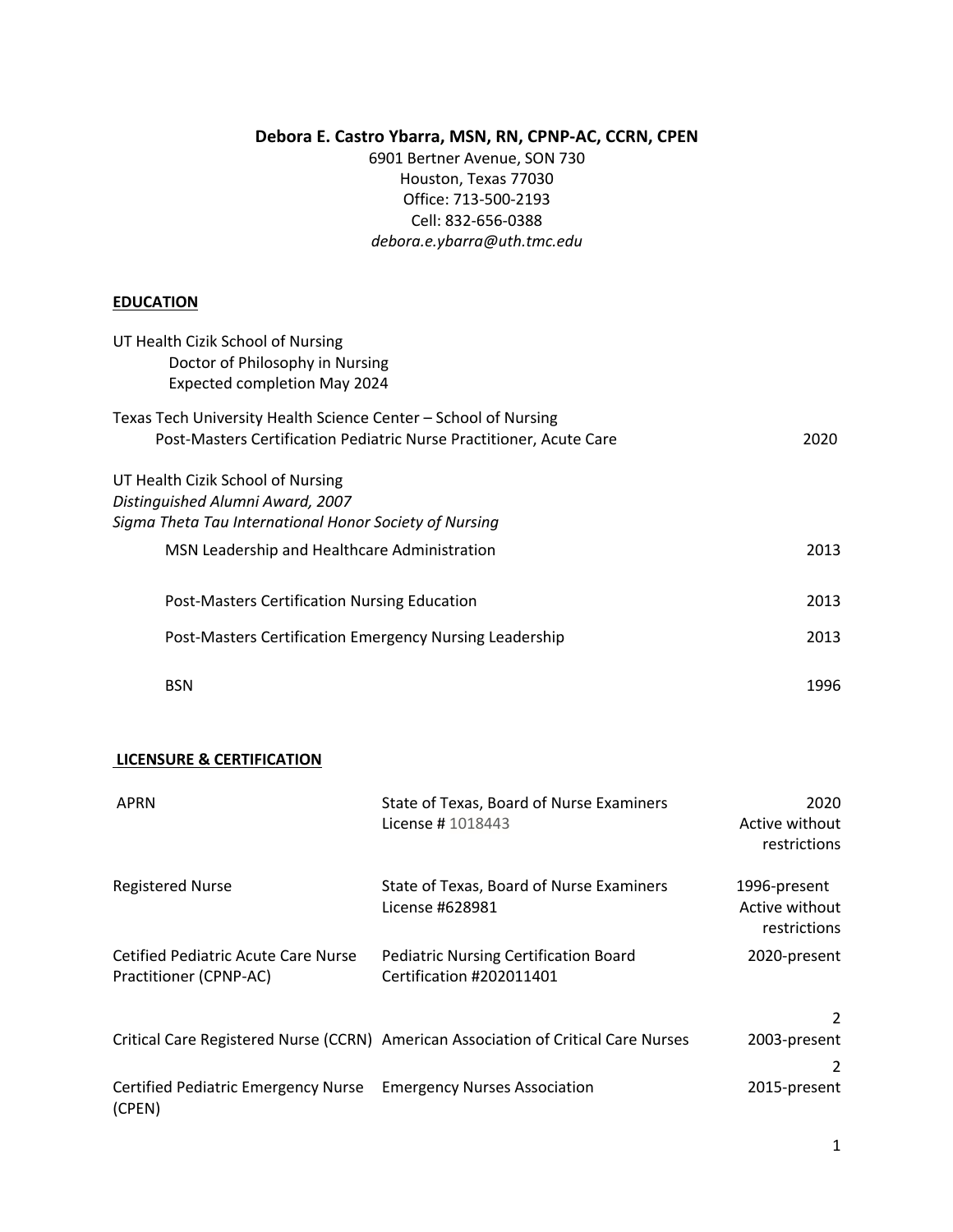| Trauma Nurse (TNCC)                                  | <b>Emergency Nurses Association</b>           | 2008-present |
|------------------------------------------------------|-----------------------------------------------|--------------|
| Trauma Nurse Instructor (TNCC)                       | <b>Emergency Nurses Association</b>           | 2008-2014    |
| Pediatric Advanced Life Support<br>Provider (PALS)   | American Heart Association                    | 1997-present |
| Pediatric Advanced Life Support<br>Instructor (PALS) | American Heart Association                    | 2004-present |
| <b>STABLE Provider</b>                               | The STABLE program for Neonatal Resuscitation | 2006-2012    |
| <b>STABLE Instructor</b>                             | The STABLE program for Neonatal Resuscitation | 2006-2012    |

# **PROFESSIONAL EXPERIENCE**

| Texas Children's Hospital West Campus                             | Staff Nurse, Float Pool (ER /<br>PICU)                            | April 2014-<br>present          |
|-------------------------------------------------------------------|-------------------------------------------------------------------|---------------------------------|
| UT Health Cizik College of Nursing                                | <b>Clinical Faculty</b><br>Department of<br>Undergraduate Studies | May 2015-<br>present            |
| Texas A&M University College of Nursing                           | <b>Clinical Assistant Professor</b>                               | August 2018-<br>2020            |
| UT Health Cizik School of Nursing                                 | <b>Adjunct Faculty</b>                                            | 2014-2015                       |
| Texas Children's Hospital Fetal Center                            | <b>Clinical Nurse Coordinator</b>                                 | January 2012-<br>April 2014     |
| Texas Children's Hospital "Kangaroo Crew"                         | Air and Surface Intensive<br><b>Care Transport Nurse</b>          | July 2006-<br>January 2012      |
| Texas Children's Hospital Transplant Services                     | Liver Transplant<br>Coordinator                                   | March 2005-<br><b>July 2006</b> |
| Texas Children's Hospital Pediatric Intensive Care Unit<br>(PICU) | <b>Staff Nurse, Transport</b><br>Nurse, Charge Nurse              | May 1996-<br><b>March 2005</b>  |

# **HONORS & AWARDS**

| The Daisy Award for Extraordinary<br><b>Nurses</b>                                              | The Daisy Foundation      | 2020 |
|-------------------------------------------------------------------------------------------------|---------------------------|------|
| <b>Shamrock Award</b>                                                                           | Texas Children's Hospital | 2020 |
| John P. McGovern Faculty of the Year UT Health Cizik School of Nursing<br><b>Award Finalist</b> |                           | 2017 |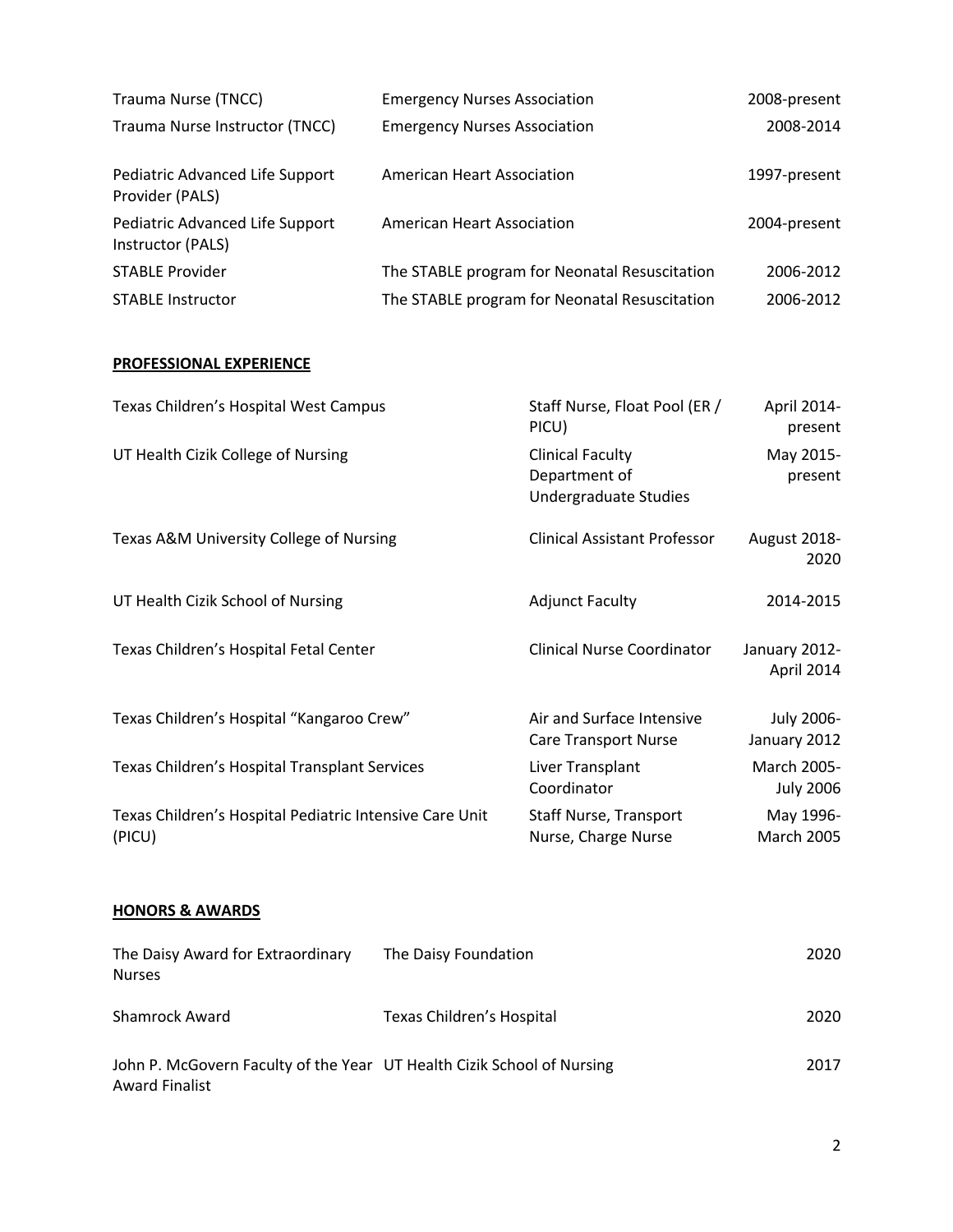| <b>Faculty Award of Excellence</b>                           | UT Health Cizik School of Nursing                                 | 2013                 |
|--------------------------------------------------------------|-------------------------------------------------------------------|----------------------|
| Nurse's Hall of Fame                                         | Texas Children's Hospital                                         | 2008<br>2007         |
| Commitment to Patient Safety Award Texas Children's Hospital |                                                                   | 2007                 |
| Award of Distinction                                         | North American Transplant Coordinators<br>(NATCO) / Genzyme Award | 2007                 |
| "Salute to Nurses" Award                                     | The Houston Chronicle                                             | 2006                 |
| Service With Heart Award                                     | Texas Children's Hospital                                         | 2002<br>2000<br>1999 |
| Nurse of the Year Finalist                                   | Texas Children's Hospital                                         | 1999                 |

### **PRESENTATIONS**

#### International

**Ybarra, DE** (2010), *"STABLE,"* Hospital INMP, Lima, Peru, Invited speaker

**Ybarra, DE** (2009), *"STABLE,"* Hospital ISSEE, La Paz, Mexico, Invited speaker

**Ybarra, DE** (2009), *"Transporte del Paciente Pediatrico o Neonatal: Consideraciones para la enfermera,"*  Hospital ISSEE, La Paz, Mexico, Invited speaker

**Ybarra, DE** (2009), *"La enfermera pediatra en la unidad de transporte: Viejas y nuevas funciones,"* V Curso de Medicina de Transporte Pediatrico y Neonatal – Instituto de Perinatologia, Mexico City, Mexico, Invited speaker

**Ybarra, DE** (2009), *"Aerotransporte del paciente pediatrico: Indicaciones para la enfermera,"* V Curso de Medicina de Transporte Pediatrico y Neonatal – Instituto de Perinatologia, Mexico City, Mexico, Invited speaker

**Ybarra, DE** (2009), *"Atencion de urgencia: Estabilizacion cardiorespiratoria del nino,"* V Curso de Medicina de Transporte Pediatrico y Neonatal – Instituto de Perinatologia, Mexico City, Mexico, Invited speaker

**Ybarra, DE** (2008), *"Transporte del paciente pediatrico o neonatal,"* Congreso Mundial en Medicina de Emergencias y Desastres, Cancun, Mexico, Invited speaker

**Ybarra, DE** (2008), *"Trauma en el paciente pediatrico,"* Congreso Mundial en Medicina de Emergencias y Desastres, Cancun, Mexico, Invited speaker

**Ybarra, DE** (2007), *"Transporte neonatal: Estructura, desafios y consideraciones generales,"* Curso: Transporte Neonatal, Nutricion y Manejo Ventilatorio del Recien Nacido de Alto Riesgo-Instituto Nacional Materno Perinatal, Lima, Peru, Invited speaker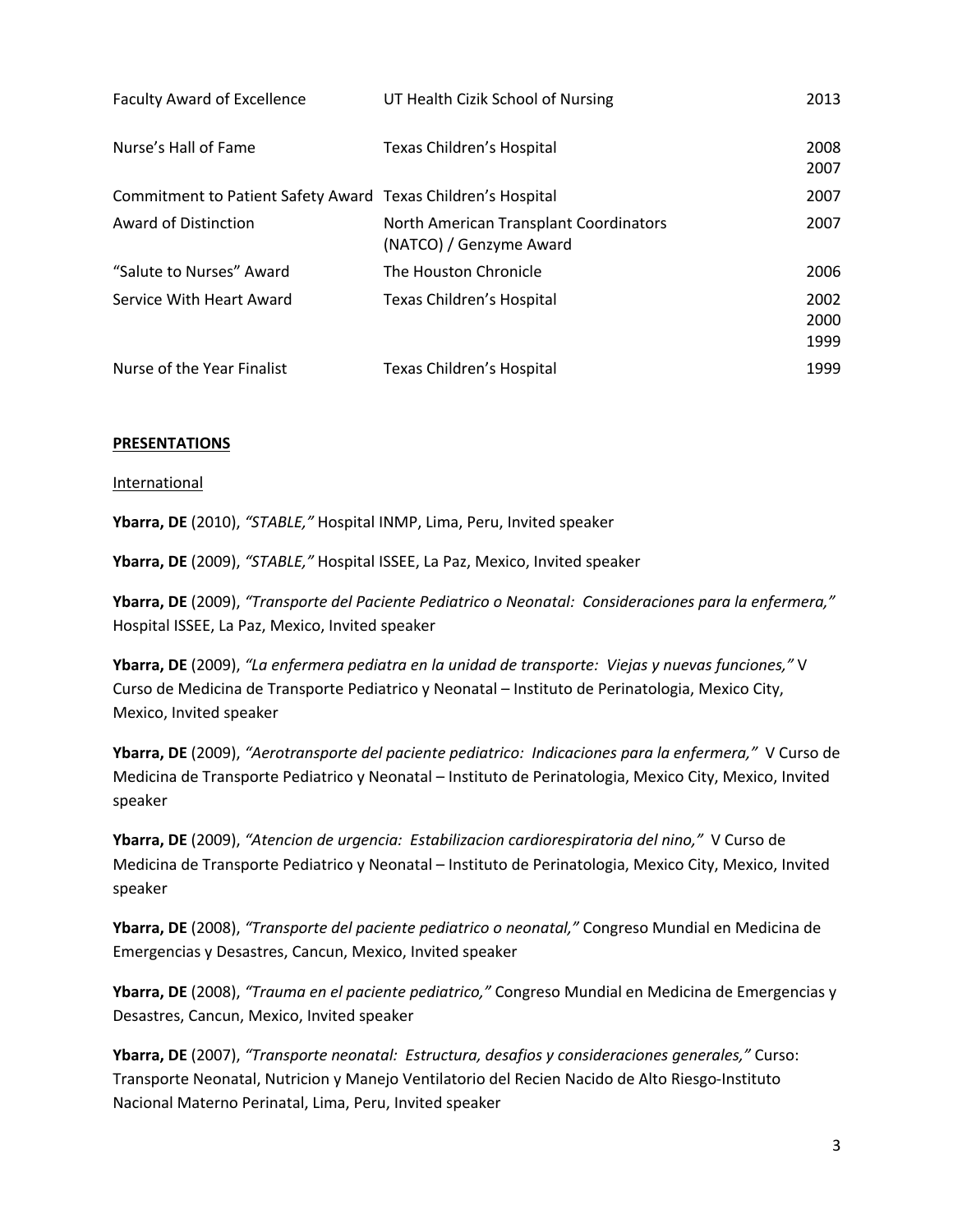**Ybarra, DE** (2007), *"Transporte neonatal: Conceptos basicos de intervencion y estabilizacion,"* Curso: Transporte Neonatal, Nutricion y Manejo Ventilatorio del Recien Nacido de Alto Riesgo-Instituto Nacional Materno Perinatal, Lima, Peru, Invited speaker

**Ybarra, DE** (2007), *"Casos de transporte neonatal,"* Curso: Transporte Neonatal, Nutricion y Manejo Ventilatorio del Recien Nacido de Alto Riesgo-Instituto Nacional Materno Perinatal, Lima, Peru, Invited speaker

**Ybarra, DE** (2007), *"Cuidado basico del recien nacido de alto riesgo,"* Hospital Villa San Salvador, Villa San Salvador, Peru, Invited speaker

**Ybarra, DE** (2007), *"Cuidado basico del recien nacido de alto riesgo,"* Hospital Maria Concepcion, Lima, Peru, Invited speaker

**Ybarra, DE** (2006), *"Care of the pediatric trauma patient: Not just small adults,"* Conferencia Atencion del Trauma: Calidad, Excelencia y Equidad, Mexican Association of Trauma Physicians and Surgeons, Monterrey, Mexico, Invited speaker

**Ybarra, DE** (2006), *"Air transport of the pediatric patient: Nursing considerations,"* Congreso Mundial en Medicina de Emergencias y Desastres, Mexican Academy of Emergency Medicine Physicians, Puerto Vallarta, Mexico, Invited speaker

**Ybarra, DE** (2006), *"Case studies in pediatric and neonatal air transport,"* Congreso Mundial en Medicina de Emergencias y Desastre, Mexican Academy of Emergency Medicine Physicians, Puerto Vallarta, Mexico, Invited speaker

## National

Kole MJ, Bollo RJ, Krueger AR & **Ybarra DE**, (November 2012), *"Ventriculomegaly diagnosed on fetal MRI and the risk of post-natal hydrocephalus,"* AANS/CNS Section on Pediatric Neurological Surgery 41st Annual Meeting, St. Louis, Missouri, November 2012, Co-presenter

**Ybarra DE** (2010), *"H1N1: Case studies in pediatric transport,"* Association of Air Medical Services, Air Medical Transport Conference (AMTC), Fort Lauderdale, Florida, Invited speaker

**Ybarra DE** (2003), *"DI vs. SIADH: Understanding the difference,"* Society of Pediatric Nurses (SPN) National Conference, Kansas City, Missouri, Poster presentation

## Regional/State

**Ybarra, DE** (2015), "*"Hub of the wheel": The nurse coordinator role in a multidisciplinary care approach of the fetal surgery patient*," AWHONN (Association of Women's Health, Obstetric, and Neonatal Nurses) Conroe, Texas, Invited opening speaker

**Ybarra, DE** (2014), *"Care of the fetal surgery patient: A multidisciplinary approach to care."* AWHONN Houston-Galveston Chapter, Houston, Texas, Invited speaker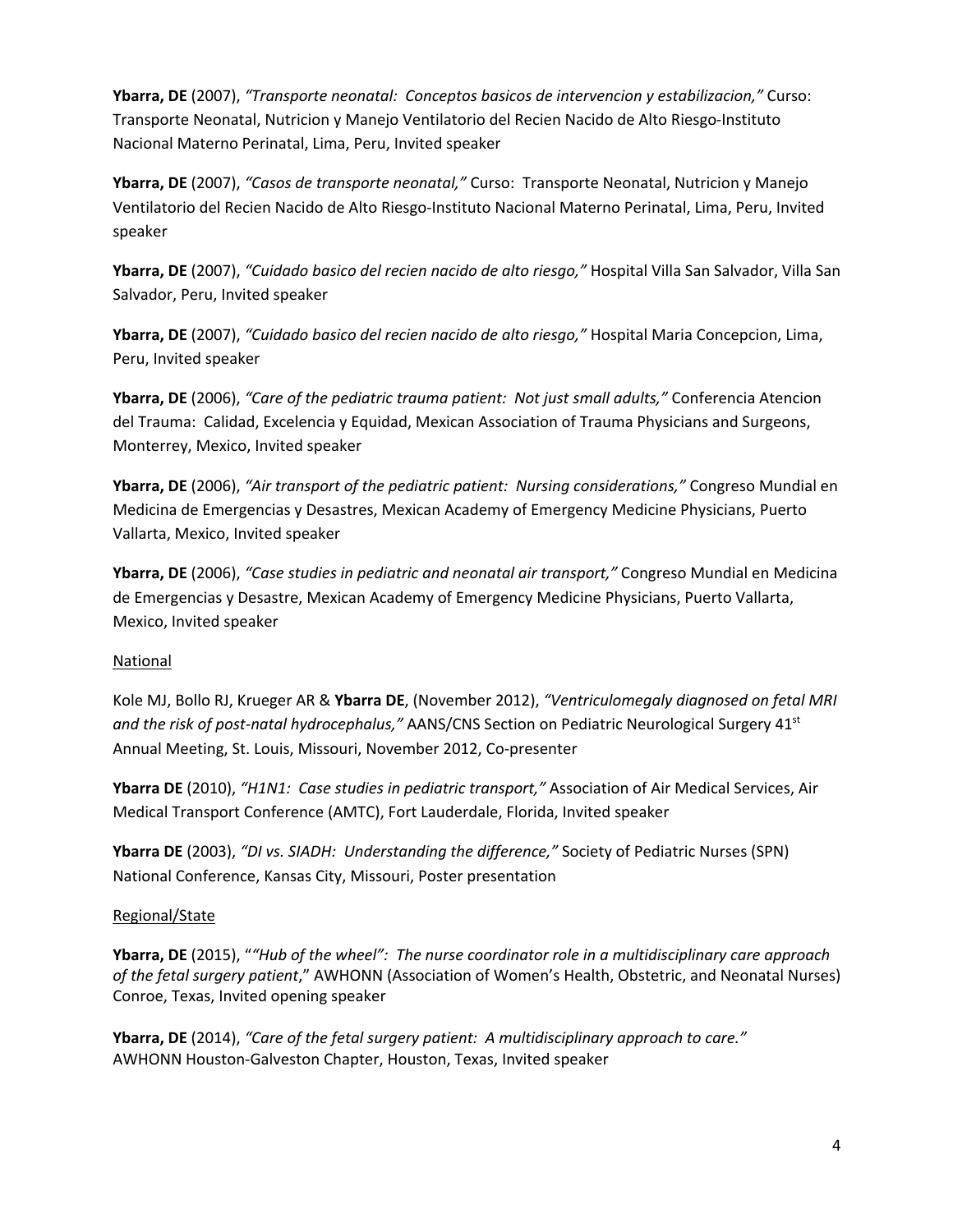**Ybarra DE** (2012), *"When the shaking stopped: A field hospital experience in post-earthquake Haiti,"*  Regional Hospital Preparedness Council-Southeast Texas Regional Advisory Council 4th Annual Symposium, Galveston, Texas, Invited speaker

**Ybarra, DE** (2010), *"Acidosis, coagulopathy, and hypothermia: Trauma's deadly triad,"* Southeast Texas Trauma Regional Advisory Council, Houston, Texas, Invited speaker

**Ybarra, DE** (2015), "*Care of the fetal surgery patient: A multidisciplinary approach to care and the role of the nurse coordinator,"* Texas state conference for American Association of Women's Health and Neonatal Nurses, Montgomery, Texas, Invited speaker, Featured speaker opening session.

## Local

Lam, AK, Marcet-Gonzales, J, West, A, **Ybarra, DE** (2019), *"The evolution of nursing to the advanced practice role,"* Pediatric Critical Care Summit of the Americas, Houston, Texas, Panel speaker

**Ybarra, DE** (2019), *"Triage to trajectory of care,"* Aggie Pediatric Nurse's Association, College Station, Texas, Invited speaker.

**Ybarra, DE** (2014), *"Pediatric airway management,"* Westlake Fire Department, Houston, Texas, Invited speaker.

**Ybarra, DE** (2013), *"Pediatric vascular access: Technique and considerations for the emergency first responder,"* Westlake Fire Department, Houston, Texas, Invited speaker

**Ybarra, DE** (2013), *"Intraosseous vascular access: Technique and considerations for the emergency center nurse,"* Texas Children's Hospital—West Campus, Houston, Texas

**Ybarra, DE** (2013), *"When the shaking stopped: A field experience in post-earthquake Haiti,"* 11th Annual Circle of Survival Trauma Conference, Houston, Texas, Invited speaker

**Ybarra, DE** (2012), *"Pediatric trauma in community populations,"* West I-10 Fire Department, Westlake Fire Department, Cypress-Fairbanks Volunteer Fire Department, Houston, Texas, Invited speaker

**Ybarra, DE** (2011), *"Learning your ABGs: Basic blood gas interpretation,"* Texas Children's Hospital – West Campus, Houston, Texas, Invited speaker

**Ybarra, DE** (2011), *"Shock and awe: Nursing considerations in pediatric shock,"* Texas Children's Hospital West Campus—West Campus, Houston, Texas, Invited speaker

**Ybarra, DE** (2008), *"Fluid and electrolytes: Basic understanding,"* The University of Texas MD Anderson Cancer Center, Houston, Texas, Invited speaker

**Ybarra, DE** (2006), *"Pediatric liver transplantation,"* Houston Metropolitan Filipino Nurses Association, Houston, Texas, Invited speaker

**Ybarra, DE** (2006), *"DI vs. SIADH: Understanding the difference,"* The University of Texas MD Anderson Cancer Center, Houston, Texas, Invited speaker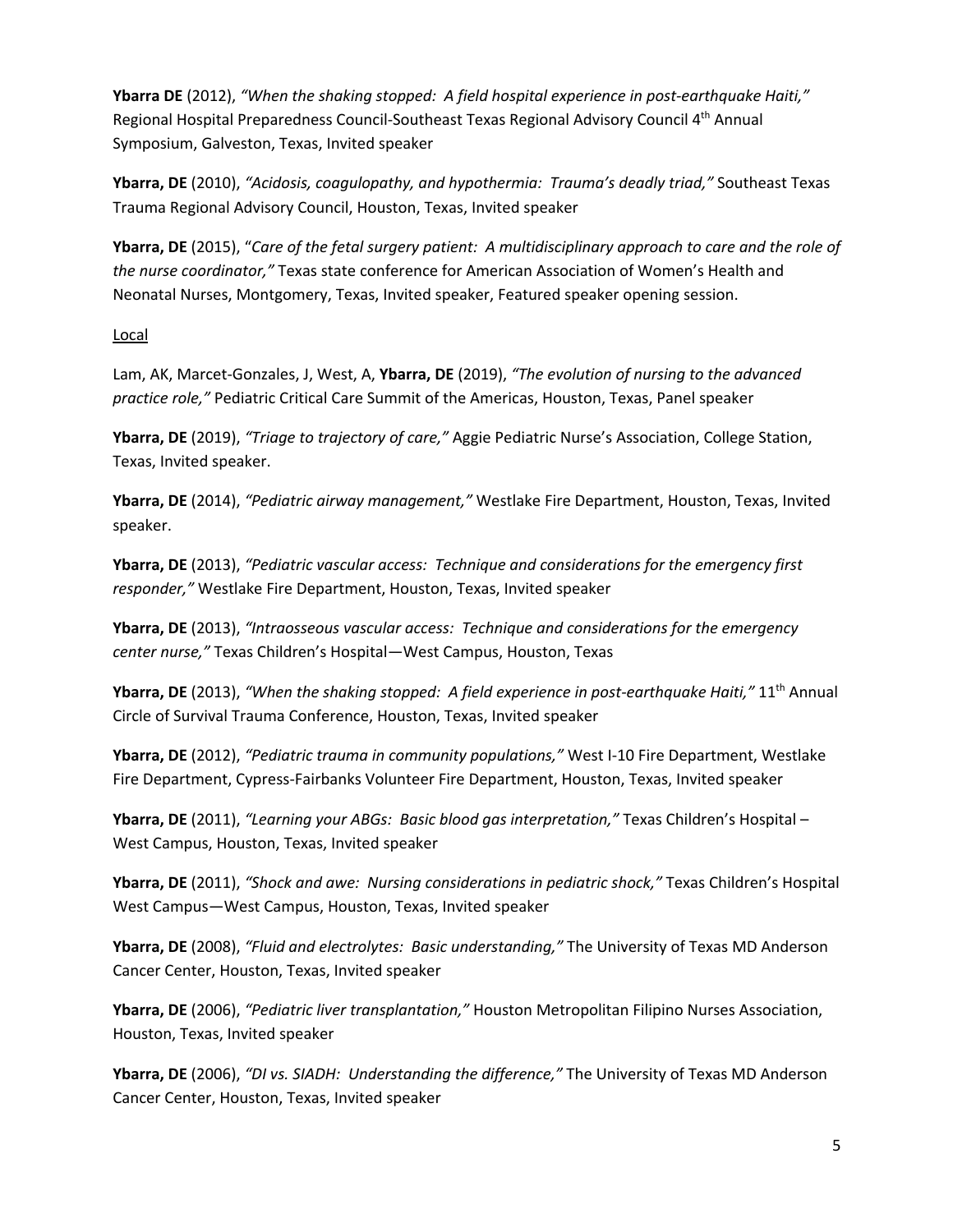**Ybarra, DE** (2006), *"Be a nurse!,"* Texas Medical Center Health Adventures Program, Houston, Texas, Invited speaker

**Ybarra, DE** (2006), *"Clotting and bleeding? Understanding DIC,"* The University of Texas MD Anderson Cancer Center, Houston, Texas, Invited speaker

**Ybarra, DE** (2005), *CCRN review course – Endocrine,* Texas Children's Hospital, Houston, Texas, Presenter

**Ybarra, DE** (2005), *CCRN review course –Burns,* Texas Children's Hospital, Houston, Texas, Presenter

**Ybarra, DE** (2005), *"Care of the liver transplant patient: From listing through transition,"* Texas Children's Hospital, Houston, Texas, Presenter

## **COURSES TAUGHT**

UT Health Cizik School of Nursing (BSN program)

N3515B, Adult Health Care 1 Clinical, 2 credit hours, Clinical faculty N3511, Health Assessment, 3 credit hours, Faculty, N3536B, Child & Adolescent Health Care I Clinical and Didactic faculty N4528B, Management of Patients in High Acuity Setting, Clinical faculty Mass Casualty Simulation in collaboration with the Houston Fire Department

Texas A&M University College of Nursing (BSN program) NURS 413, Nursing Care of Children, 4 credit hours, Clinical Assistant Professor

The University of St. Thomas Carol and Odis Peavy School of Nursing (BSN Program) Pediatric curriculum / lab and pediatric clinical faculty; Faculty academic content coach

### **PROFESSIONAL MEMBERSHIPS**

Professional Organizations

National Association of Pediatric Nurse Practitioners, Member American Association of Critical Care Nurses, Member Emergency Nurses Association, Member Sigma Theta Tau, Member Sigma Theta Tau International Speakers Bureau, Speakers Forum Society of Pediatric Nurse, Member Texas Nurses Association District 9, Member American Nurses Association, Member Air and Surface Transport Nurses Association, Member 2006-2013

## Institutional Service

The Board of Certification for Emergency Nurses (BCEN) Certified Pediatric Emergency Nurse (CPEN) Exam Item Writer 2019

The University of Texas Health Science Center at Houston, School of Nursing Alumni Association Director at Large 2010-2012